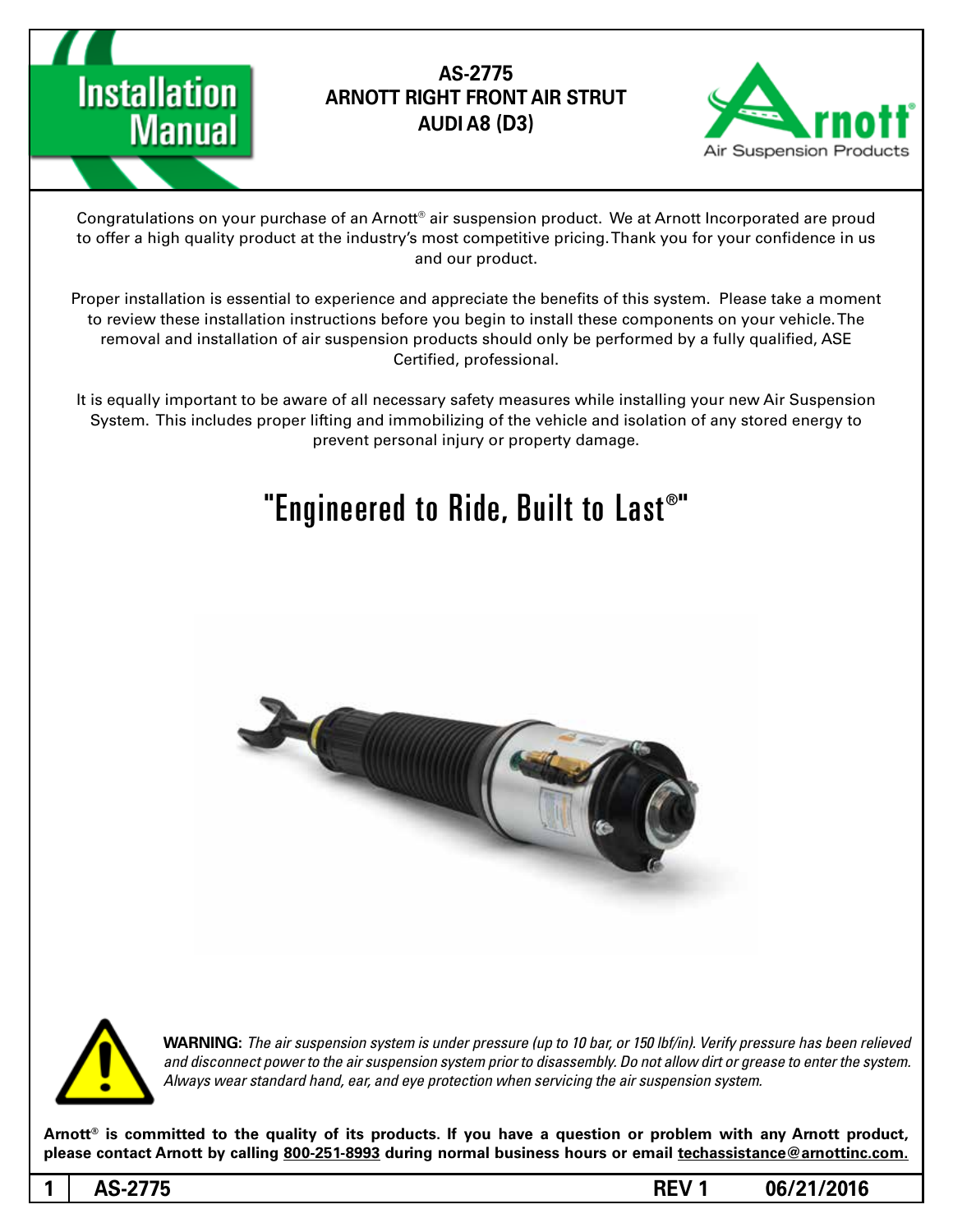

## AS-2775 **ARNOTT RIGHT FRONT AIR STRUT (3D (8A AUDI**



### **GENERAL INFORMATION:**

Reading this manual signifies your agreement to the terms of the general release, waiver of liability, and hold harmless agreement, the full text of which is available at www.arnottinc.com.

- Not to be stored below  $5^{\circ}$ F (-15 $^{\circ}$ C) or above 122 $^{\circ}$ F (50 $^{\circ}$ C).
- Avoid damage to air lines and cables.
- Removal and installation is only to be performed by fully qualified personnel.
- Use car manufacturer's diagnostic software.

**CAUTION:** Damage to the vehicle and air suspension system can be incurred if work is carried out in a manner other than specified *in the instructions or in a different sequence.* 



To avoid the possibility of short circuits while working with electric components consult your owner's manual on how to disconnect your battery.



Consult your vehicle owner's manual, service manual, or car dealer for the correct jacking points on your vehicle and for additional care, safety and maintenance instructions. Under no circumstances should any work be completed underneath the vehicle if it is not adequately supported, as serious injuries and death can occur.

#### **AIR STRUT REMOVAL**

- 1. SET STEERING TO STRAIGHT AHEAD.
- 2. LIFT VEHICLE AND REMOVE WHEEL. (FIGURE 10-1)



**FIGURE 10-1**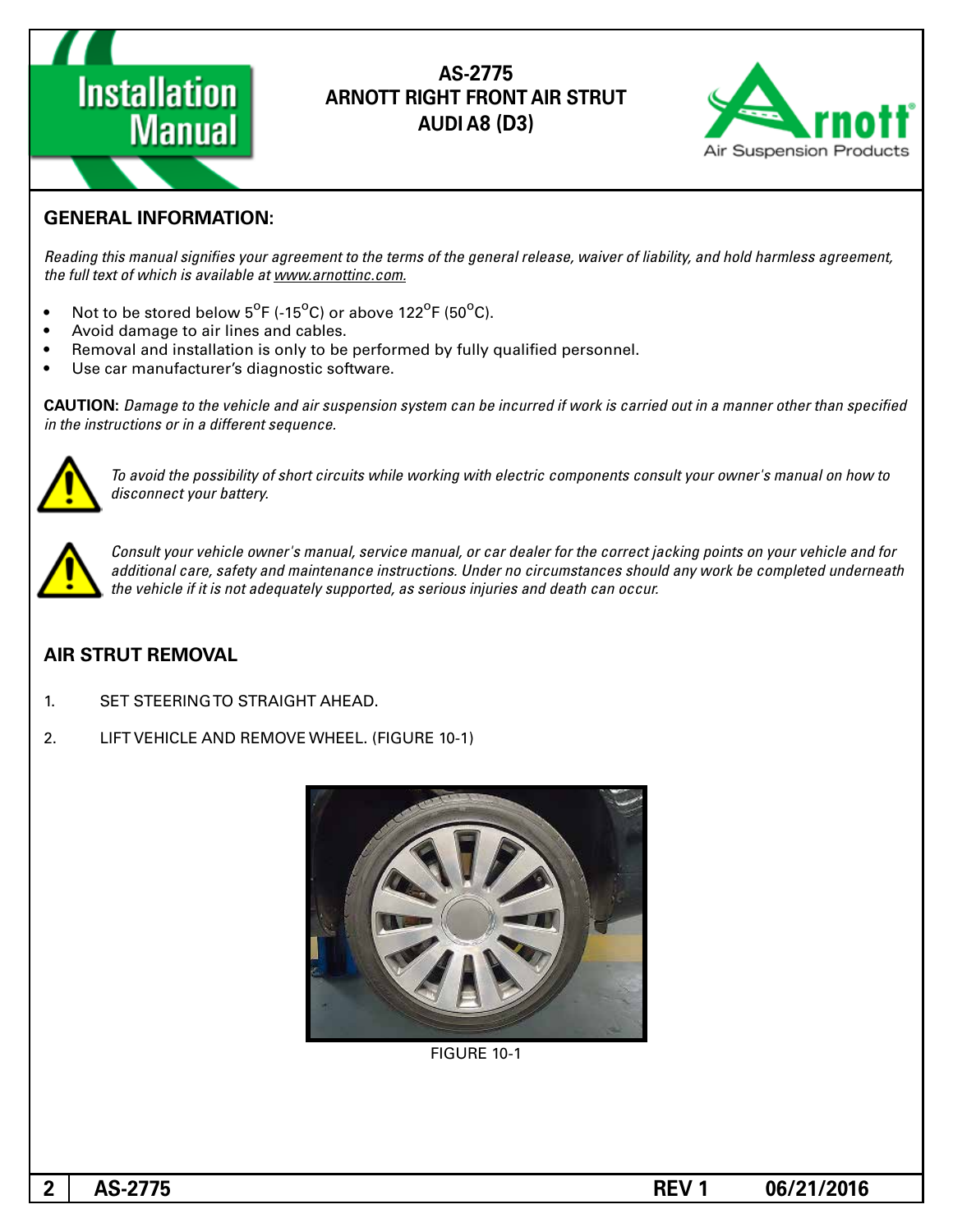

AS-2775 **ARNOTT RIGHT FRONT AIR STRUT AUDI A8 (D3)** 



3. LOCATE THE SHOCK, LOOSEN AND REMOVE THE AIR LINE. REMOVE THE AIR LINE FITTING FROM THE AIR HOSE AND DISCARD. REFERENCE TECHNICAL SERVICE BULLETIN PROVIDED WITH OUR PRODUCT FOR PROPER FITTING USAGE. (FIGURE 10-2)



FIGURE 10-2

4. LOOSEN AND REMOVE THE UPPER CONTROL ARM BOLT. REMOVE UPPER ARMS FROM SPINDLE ASSEMBLY. (FIGURES 10-3, 10-4)



FIGURE 10-3 FIGURE 10-4

5. LOOSEN AND REMOVE THE LOWER SHOCK ARM BOLTS. (FIGURE 10-5)



**FIGURE 10-5** 

**1 1 AS-2775 1 AS-2775 1 1 AS-2775 1 1 AS-2775 1 1 AS-2775**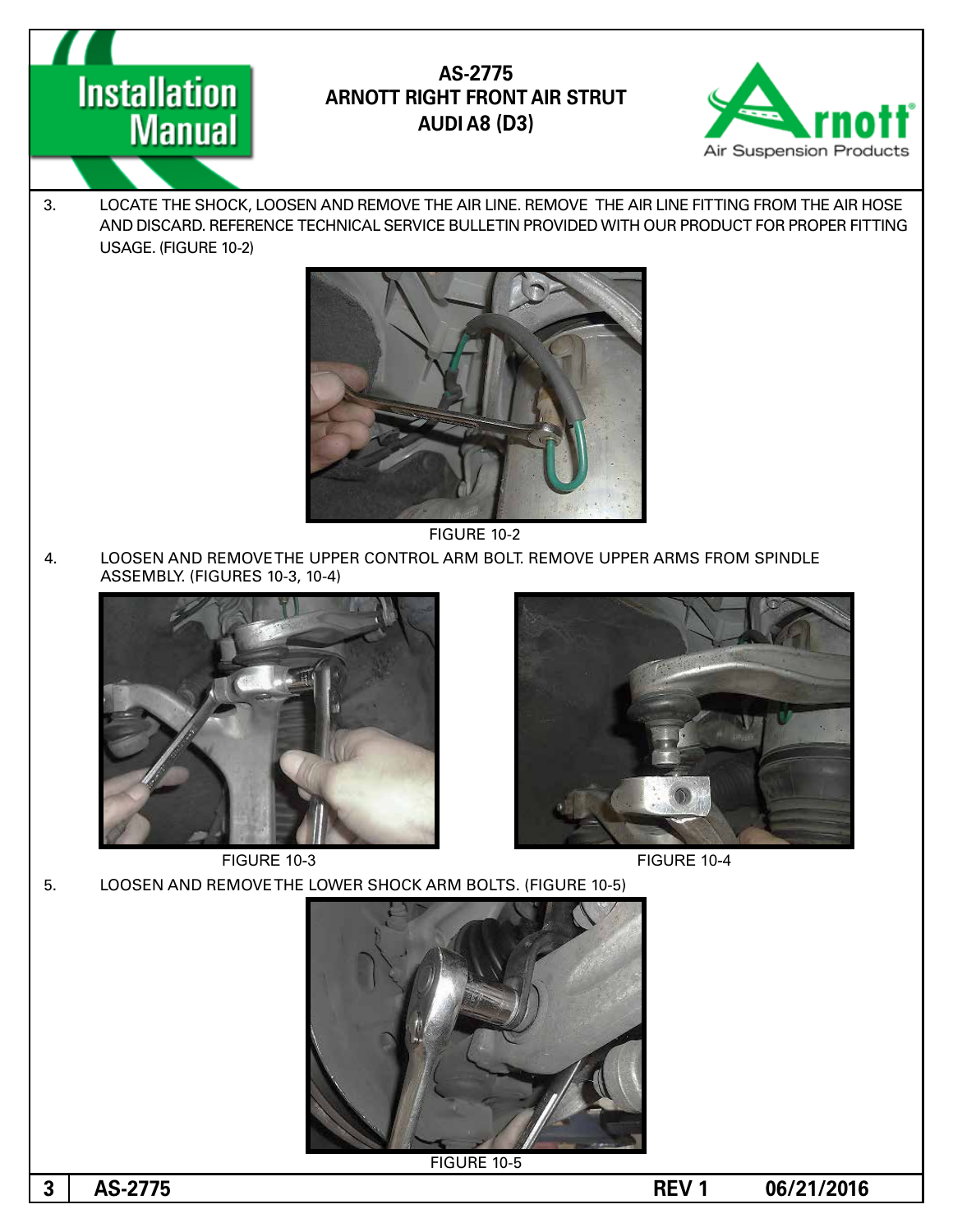**Installation Manual** 

AS-2775 **ARNOTT RIGHT FRONT AIR STRUT AUDI A8 (D3)** 



- 6. BAISE THE HOOD AND REMOVE APPLICABLE TRIM PANELING TO GAIN ACCESS TO THE FRONT SHOCK TOWERS.
- 7. LOCATE AND REMOVE WIRE HARNESS FROM MOUNTING BRACKET. (FIGURE 10-6)



**FIGURE 10-6** 

8. DISCONNECT THE ELECTRICAL CONNECTION. (FIGURE 10-7)



**FIGURE 10-7** 

9. LOOSEN AND REMOVE THE THREE UPPER SHOCK MOUNTING BOLTS. (FIGURE 10-8)



FIGURE 10-8

**06/21/2016 1 REV -2775AS 4**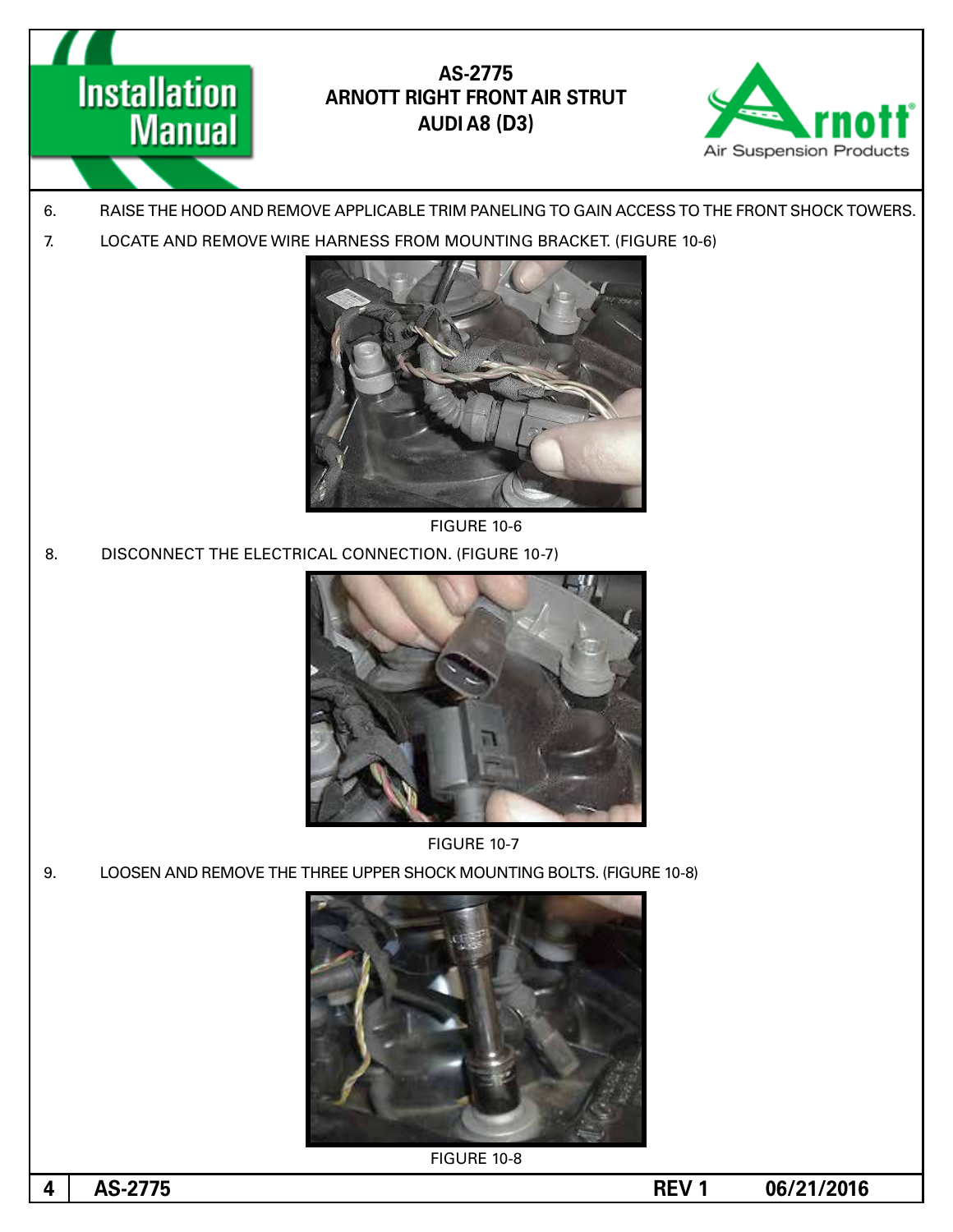